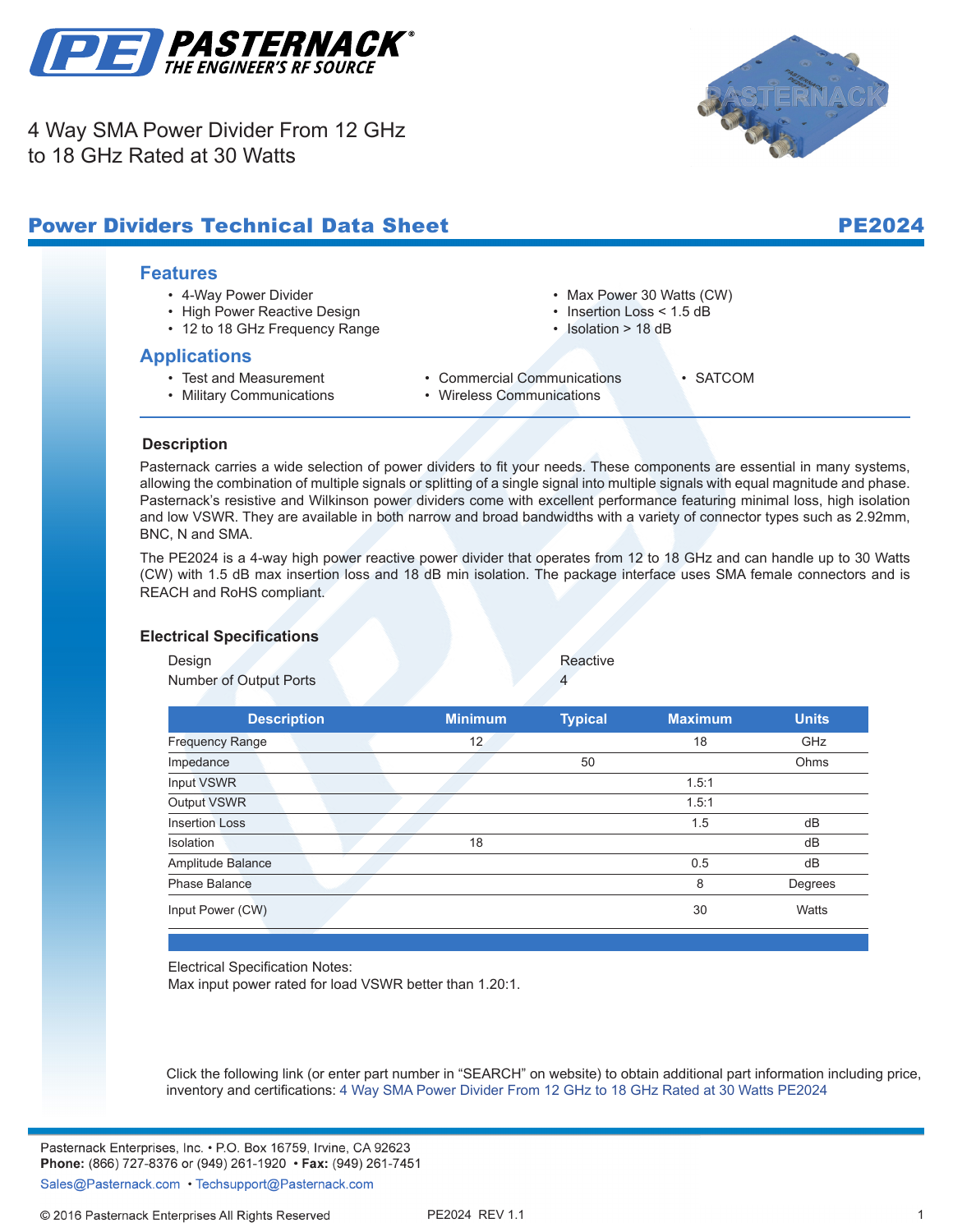

4 Way SMA Power Divider From 12 GHz to 18 GHz Rated at 30 Watts





### **Mechanical Specifications**

**Size**

**Configuration** Package Type Connectorized<br>
Input Connector<br>
Input Connector Input Connector SMA Female<br>
Output Connectors<br>
SMA Female **Output Connectors** 

# **Environmental Specifications**

**Temperature** Operating Range -25 to +80 deg C

Length 2 in [50.8 mm] Width 2 in [50.8 mm] Height 0.38 in [9.65 mm] . Weight 0.192 lbs [87.09 g]

Storage Range **-55** to +150 deg C

Humidity MIL-STD-202, Method 106 (90% relative humidity,  $+65^{\circ}$ C) Shock MIL-STD-202, Method 213/I (100 G's, 6 ms) Vibration MIL-STD-202, Method 204/D (10 to 2,000 Hz, 20 G's, 12 hours) Altitude MIL-STD-202, Method 105/E (150,000 feet) Thermal Shock MIL-STD-202, Method 107/B (-55°C to +85°C)

## **Compliance Certifications** (visit www.Pasternack.com for current document)

RoHS Compliant REACH Compliant 12/17/2015

#### **Plotted and Other Data**

Notes:

4 Way SMA Power Divider From 12 GHz to 18 GHz Rated at 30 Watts from Pasternack Enterprises has same day shipment for domestic and International orders. Our RF, microwave and millimeter wave products maintain a 99% availability and are part of the broadest selection in the industry.

Click the following link (or enter part number in "SEARCH" on website) to obtain additional part information including price, inventory and certifications: [4 Way SMA Power Divider From 12 GHz to 18 GHz Rated at 30 Watts](http://www.pasternack.com/4-way-sma-reactive-power-divider-12-ghz-18-ghz-10-watts-pe2024-p.aspx) [PE2024](http://www.pasternack.com/4-way-sma-reactive-power-divider-12-ghz-18-ghz-10-watts-pe2024-p.aspx)

URL: <http://www.pasternack.com/4-way-sma-reactive-power-divider-12-ghz-18-ghz-10-watts-pe2024-p.aspx>

The information contained in this document is accurate to the best of our knowledge and representative of the part described herein. It may be necessary to make modifications to the part and/or the documentation of the part, in order to implement improvements. Pasternack reserves the right to make such changes as required. Unless otherwise stated, all specifications are nominal. Pasternack does not make any representation or warranty regarding the suitability of the part described herein for any particular purpose, and Pasternack does not assume any liability arising out of the use of any part or documentation.

Pasternack Enterprises, Inc. • P.O. Box 16759, Irvine, CA 92623 Phone: (866) 727-8376 or (949) 261-1920 • Fax: (949) 261-7451

Sales@Pasternack.com • Techsupport@Pasternack.com